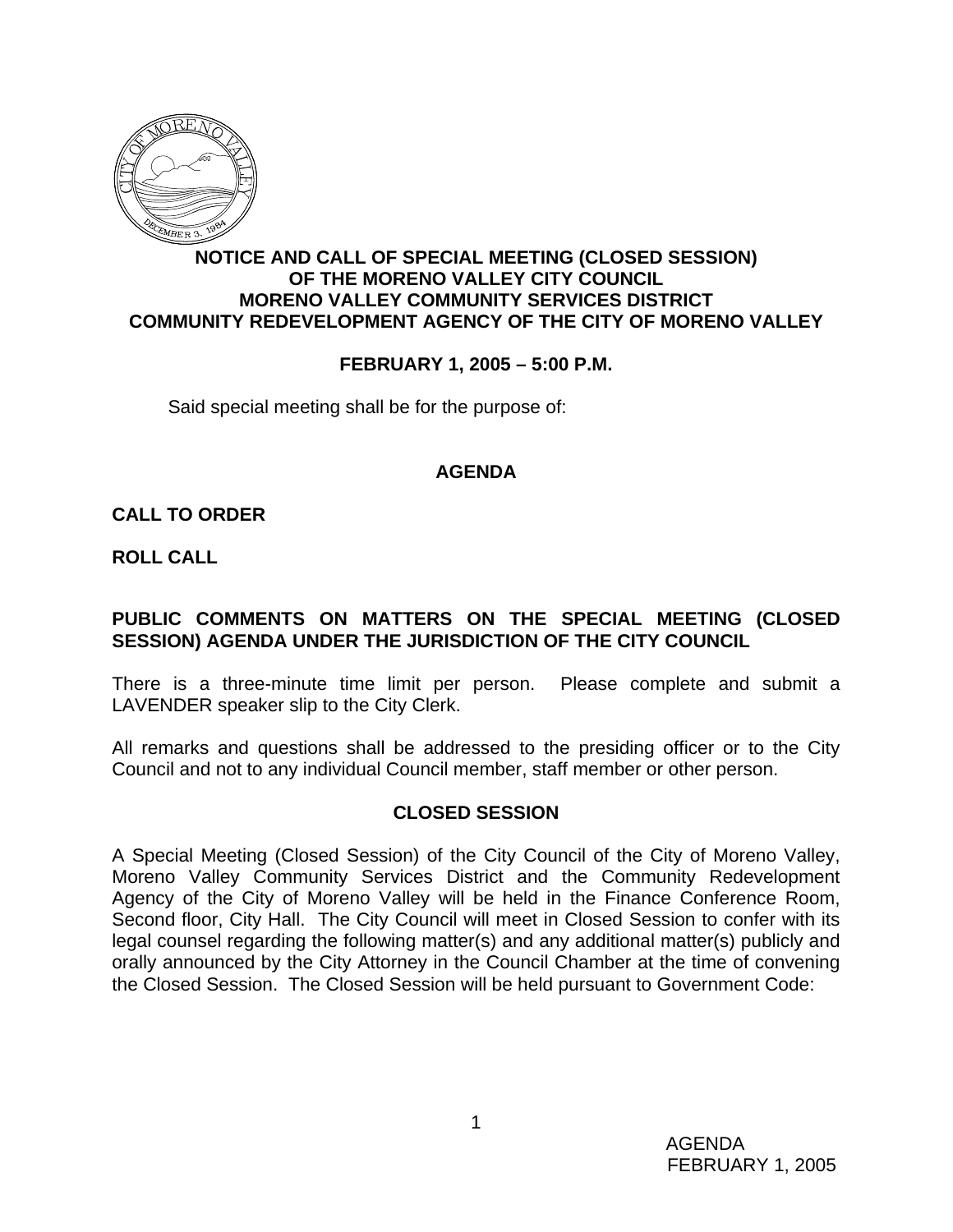1) SECTION 54956.9(a) – CONFERENCE WITH LEGAL COUNSEL – EXISTING LITIGATION

| a)           | Case:<br>Court:<br>Case No.: | Angel Mendoza, by and through His Guardian Ad Litem,<br>Eulalia Mendoza v. City of Moreno Valley and Moreno Valley<br>Animal Services, and Does 1 through 50, Inclusive<br><b>Riverside Superior Court</b><br><b>RIC 396599</b>                                       |
|--------------|------------------------------|-----------------------------------------------------------------------------------------------------------------------------------------------------------------------------------------------------------------------------------------------------------------------|
| b)           | Case:                        | Lauren Lynn Baisden, by Dolores Baisden her guardian ad<br>litem v. City of Moreno Valley                                                                                                                                                                             |
|              | Court:<br>Case No.:          | <b>Riverside Superior Court</b><br><b>RIC 404900</b>                                                                                                                                                                                                                  |
| $\mathsf{C}$ | Case:                        | Public Entity Risk Management Authority v. City of Moreno<br>Valley, City of Palm Desert, City of Simi Valley, City of Palm<br>Springs, City of La Quinta, City of Hemet, Coachella Valley<br>Association of Governments, City of Rolling Hills, and DOES<br>$1 - 50$ |
|              | Court:<br>Case No.:          | <b>Riverside Superior Court</b><br><b>INC 038382</b>                                                                                                                                                                                                                  |
| d)           | Case:<br>Court:<br>Case No.: | Sandra Lowe, et al v. City of Moreno Valley<br><b>Riverside Superior Court</b><br>416532                                                                                                                                                                              |
| e)           | Case:<br>Court:<br>Case No.: | Citizens to Enforce CEQA v. City of Moreno Valley, et al.<br><b>Riverside Superior Court</b><br>403114                                                                                                                                                                |
| f)           | Case:<br>Court:<br>Case No:  | Rios, et al. vs. Suapaia, et al<br><b>Riverside Superior Court</b><br><b>RIC 415258</b>                                                                                                                                                                               |
| g)           | Case:<br>Court:<br>Case No.: | Stacy Stillwell v. City of Moreno Valley<br><b>Riverside Superior Court</b><br>408908                                                                                                                                                                                 |
| h)           | Case:<br>Court:<br>Case No.: | Fitch v. City of Moreno Valley, et. al<br><b>Riverside Superior Court</b><br><b>RIC 414978</b>                                                                                                                                                                        |
| i)           | Case:<br>Court:              | Joe & Joyce Teague v. City of Moreno Valley, et. al<br>United States District Court for the Central District of<br>California                                                                                                                                         |
|              | Case No.:                    | EDCV 04-00926 TJH (MC)                                                                                                                                                                                                                                                |

 AGENDA FEBRUARY 1, 2005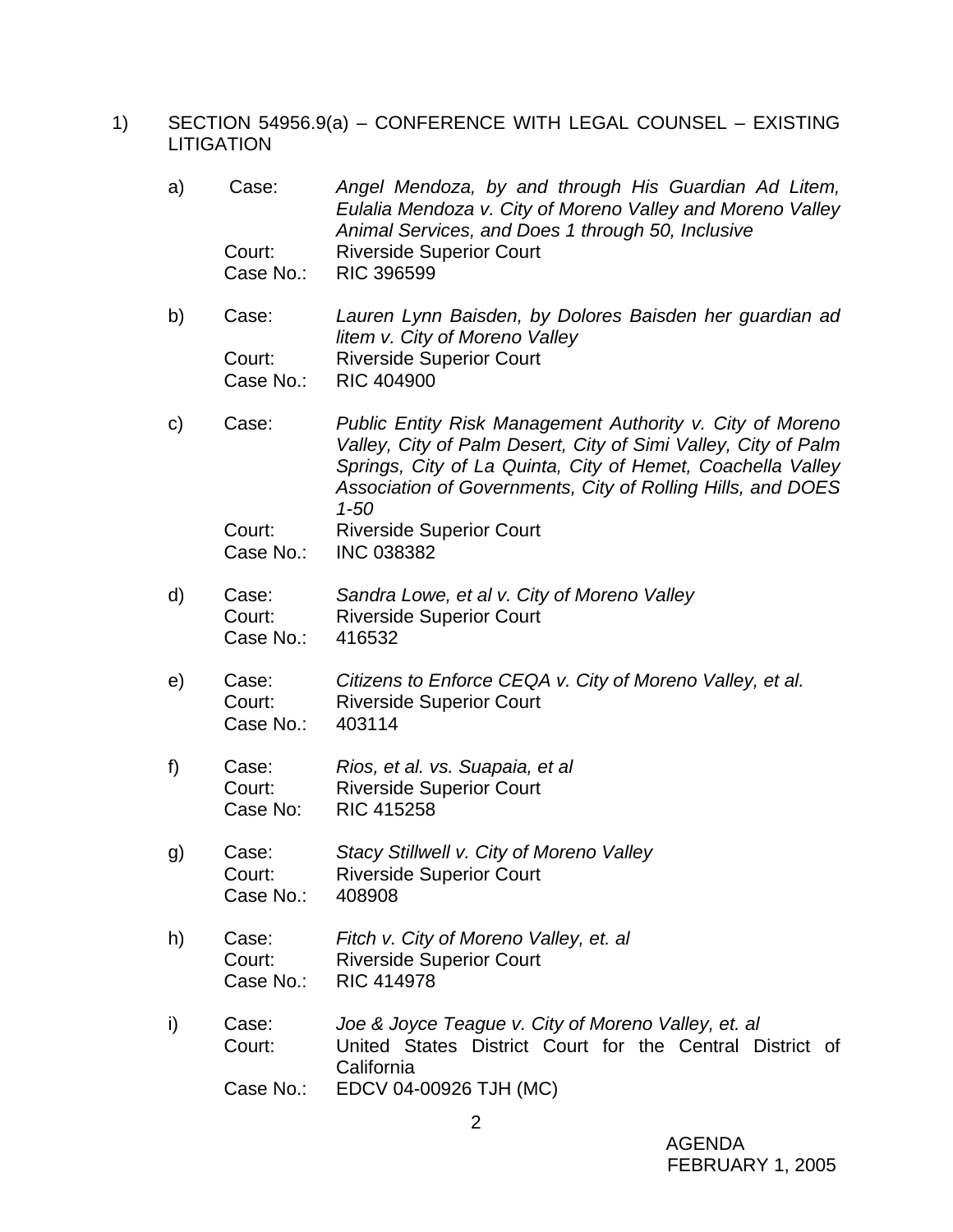- j) Case: *Bond Black Top v. City of Moreno Valley* **Court:** Riverside Superior Court Case No.: RIC 423517
- 2) SECTION 54956.9(b)(1) CONFERENCE WITH LEGAL COUNSEL SIGNIFICANT EXPOSURE TO LITIGATION Number of Cases: 2
- 3) SECTION 54956.9(c) CONFERENCE WITH LEGAL COUNSEL INITIATION OF LITIGATION Number of Cases: 2
- 4) SECTION 54957 PERSONNEL MATTER

Employee Performance Evaluation: City Manager

# **REPORT OF ACTION FROM CLOSED SESSION BY CITY ATTORNEY, IF ANY**

# **ADJOURN TO SPECIAL CITY COUNCIL PLANNING WORKSHOP TO BE HELD AT THE TOWNGATE COMMUNITY CENTER**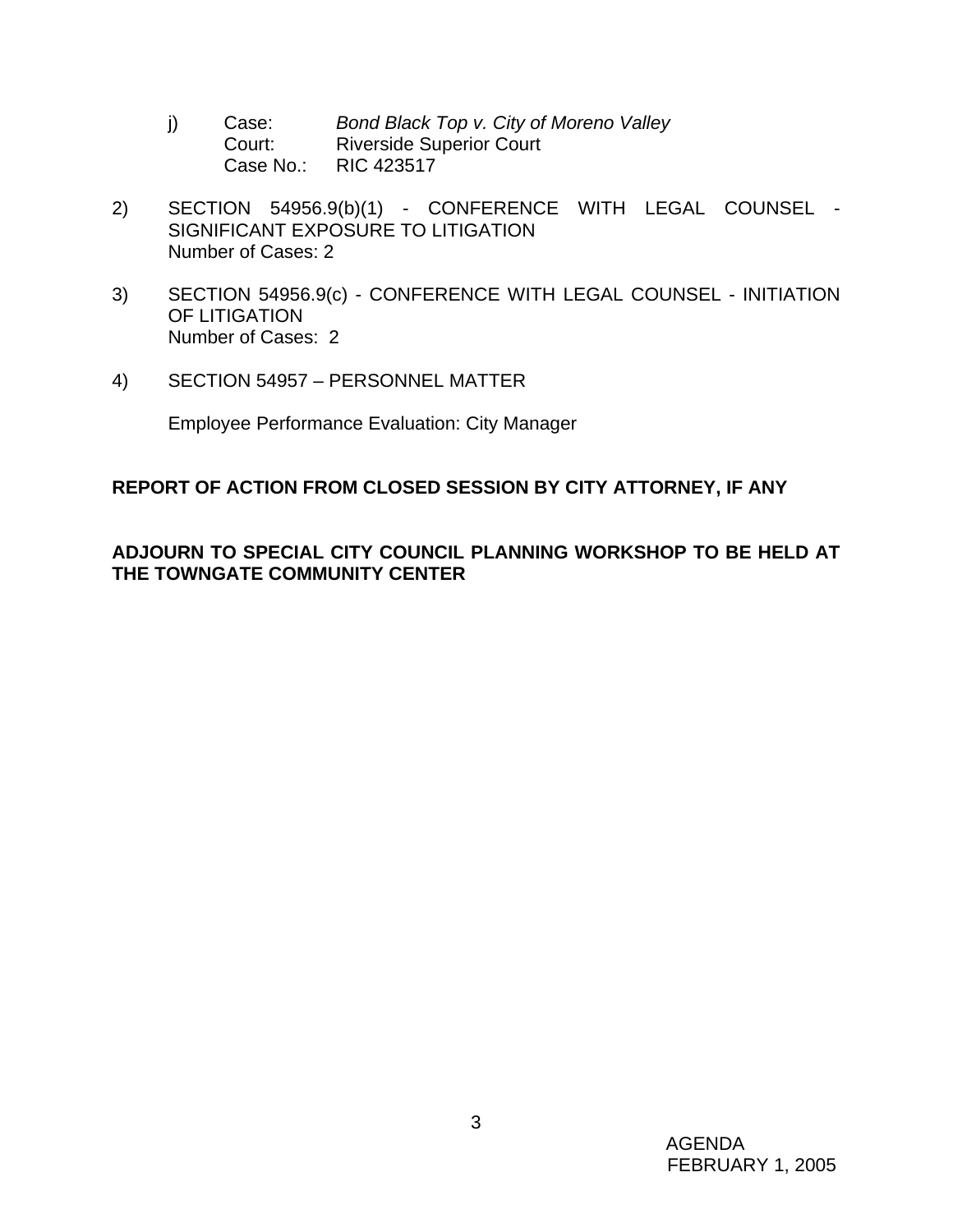# **NOTICE AND CALL OF SPECIAL MEETING OF THE CITY COUNCIL OF THE CITY OF MORENO VALLEY**

### **CITY COUNCIL PLANNING WORKSHOP TOWNGATE COMMUNITY CENTER 13100 ARBOR PARK LANE MORENO VALLEY, CA**

# **FEBRUARY 1, 2005 – 6:30 P.M.**

**NOTICE IS HEREBY GIVEN** that a special meeting of the City Council of the City of Moreno Valley will be held on February 1, 2005, commencing at 6:30 p.m., at the TownGate Community Center, 13100 Arbor Park Lane, Moreno Valley, California.

Said special meeting shall be for the purpose of:

# **AGENDA**

- **CALL TO ORDER**
- **PLEDGE OF ALLEGIANCE**
- **INVOCATION**
- **ROLL CALL**
- **INTRODUCTIONS**

# • **PUBLIC COMMENTS ON MATTERS ON THE AGENDA UNDER THE JURISDICTION OF THE CITY COUNCIL**

There is a three-minute time limit per person. Please complete and submit a LAVENDER speaker slip to the Bailiff. All remarks and questions shall be addressed to the presiding officer or to the City Council and not to any individual Council member, staff member or other person.

- 1. Presentation by Dr. John Husing on current Moreno Valley Economic Condition PowerPoint Presentation (Slides to be provided at the meeting)
- 2. Discussion of Recent Development-Related Issues
	- a. Business Park Zoning
	- b. Hillside Residential Zoning
	- c. Residential Development Buffers Between Different Density Zones
	- d. Industrial Development Buffers From Residential
	- e. Multi-family Housing Parking Standards